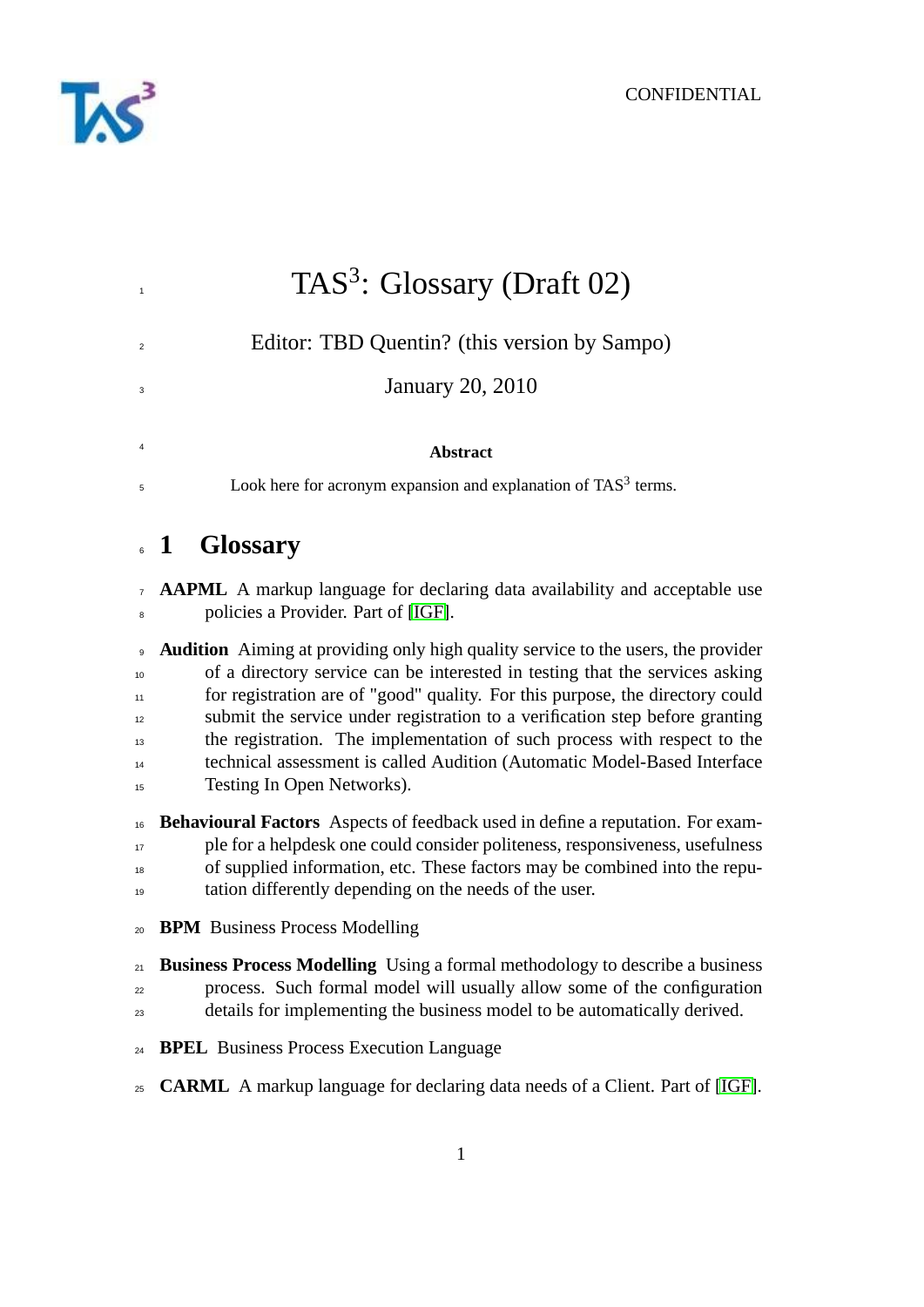**Client** While general meaning as in "customer" is acknowledged, in protocol con-

- texts "Client" is taken to mean requestor of a service. Thus Client is the
- counter part of a Service Provider. Client is a business entity and quite dif-
- ferent from a User. A Service Provider can be a Client towards other entities that it calls.
- **CoT** Circle of Trust. Synonymous with Trust Network.
- **Circle of Trust** Synonymous with Trust Network.

 **DNS** Domain Name System. The scheme for attributing alphanumeric, human <sup>34</sup> readable "web addresses". DNS will map the human readable string to an  $\overline{35}$  IP address. Sometimes a /etc/hosts file replaces the function of the DNS, <sup>36</sup> but this solution, while allowing more local control, is generally very bur-

- densome to maintain.
- **GA** Governing Agreement.
- **Governing Agreement** Legal document that every member of Trust Network MUST agree to. This can be seen as the charter of the Trust Network.
- **IAF** Identity Assurance Framework
- **IGF** Identity Governance Framework
- **IdM** General acronym meaning Identity Management
- **IdP** Identity Provider.

 **Identity Provider** An entity that specializes in identifying (collecting identity information or PII), and authenticating users. IdP is usually, and in SAML case especially, charged with the role of facilitating Single Sign On (SSO). <sup>48</sup> IdP often also conveys PII when authenticating the User. IdP has prime vis- ibility to the usage patterms of a User and is therfore especially vulnarable or in need of special business or administrative protections. IdP function is often associated with ID Service Discover and Token Mapping functions. Core of an IdP is a federation database where mappings between several pseudonymous identities and relationships with the service providers are evident. This database constitutes a fat target when an identity system is attached.

 **KPIs** or Key Performance Indicators are combinations of different Business Per- formance factors such as Time to deliver, or number of patent application, etc.



TAS<sup>3</sup> Compliance  $02$  (1.2) Confidential. p.2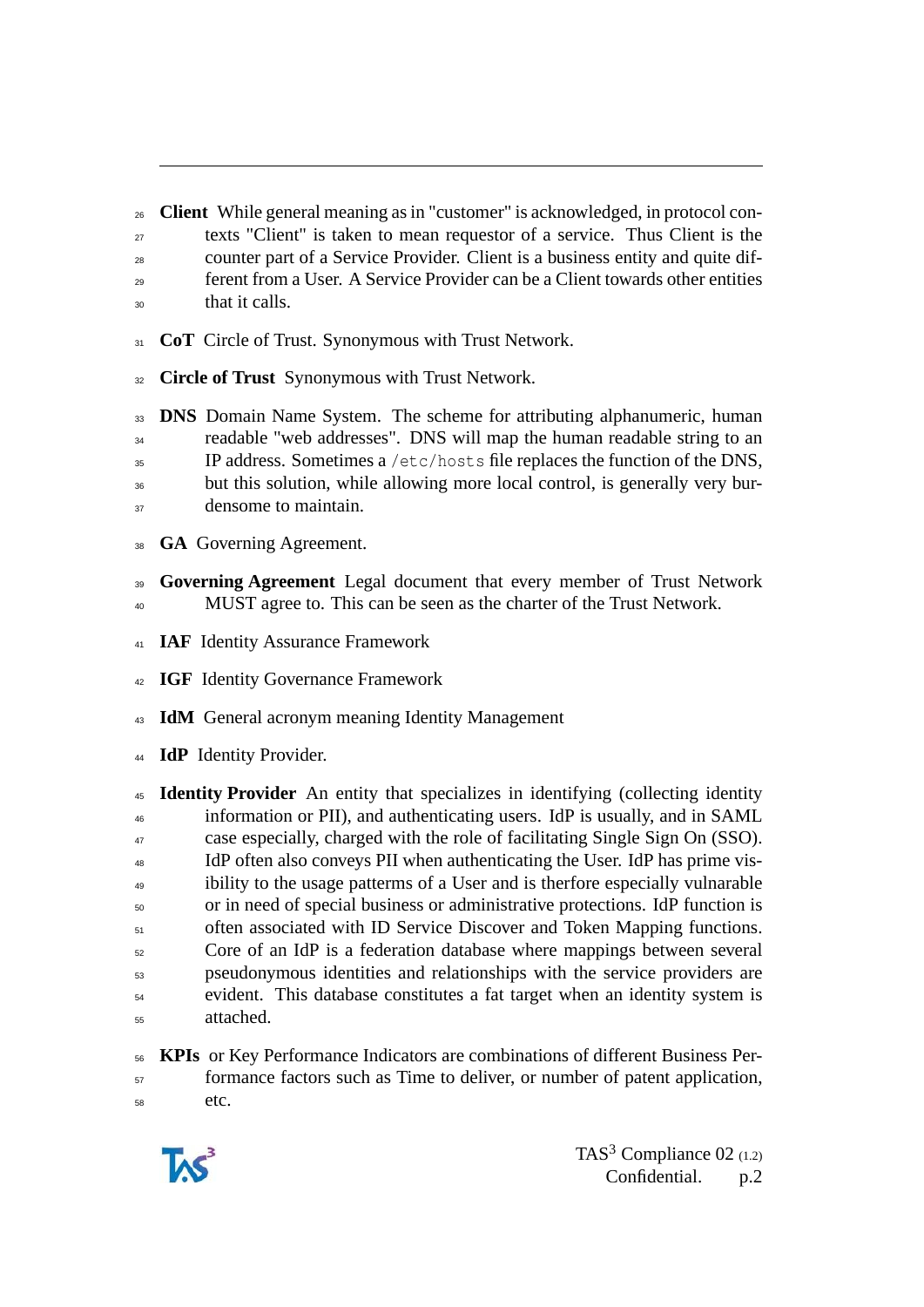**MS** Message Signer. Digitally signs request.

- **MV** Message Verifier. Verifies digital signature and other constraints of a request.
- **PEP** Policy Enforcement Point
- **ADPEP** Application Dependent PEP. Apply specific rules that relate to the appli-cation roles. Typically comminicates with ADPDP.
- **AIPEP** Application Independent PEP, typically communicates with AIPDP (cf. Architecture: Anatomy of PEP)
- **PEP-P** Service Provider Policy Enforcement Point
- **PEP-R** Requester Policy Enforcement Point
- **PDP** Policy Decision Point
- **ADPDP** Application Dependent PDP. Apply specific rules that relate to the ap- plication roles. Typically comminicates with ADPEP, but may also proxy requests in relevant special cases to outside PDPs or gather Information for its decisions from outside, including from Reputation Providers.
- **AIPDP** Application Independent PDP, more properly TAS3 Network PDP or Ex-ternal PDP Aggregator (cf. Architecture: Anatomy of PEP)
- **PDP-P** Service Provider Policy Decision Point
- **PDP-R** Requester Policy Decision Point
- **T-PDP** Trust Policy Decision Point. Returns a trust decision. (I think what is meant here is "reputation" decision.)
- **PMS** Policy Management Service.
- **Policy Management Service** Handles the management of user policies and 'or-81 ganization wide' policies. Moreover it will have a functionality to attach policies to a request respectively a response. This is an ongoing task in 83 WP8 under the name of 'Aggregating Policies'.
- **PII** Personally Identifiable Information.
- **Personally Identifiable Information** Information that may allow identifying a 86 User, or impersonation of the User.
- **PCP** Personal Competency Profile.

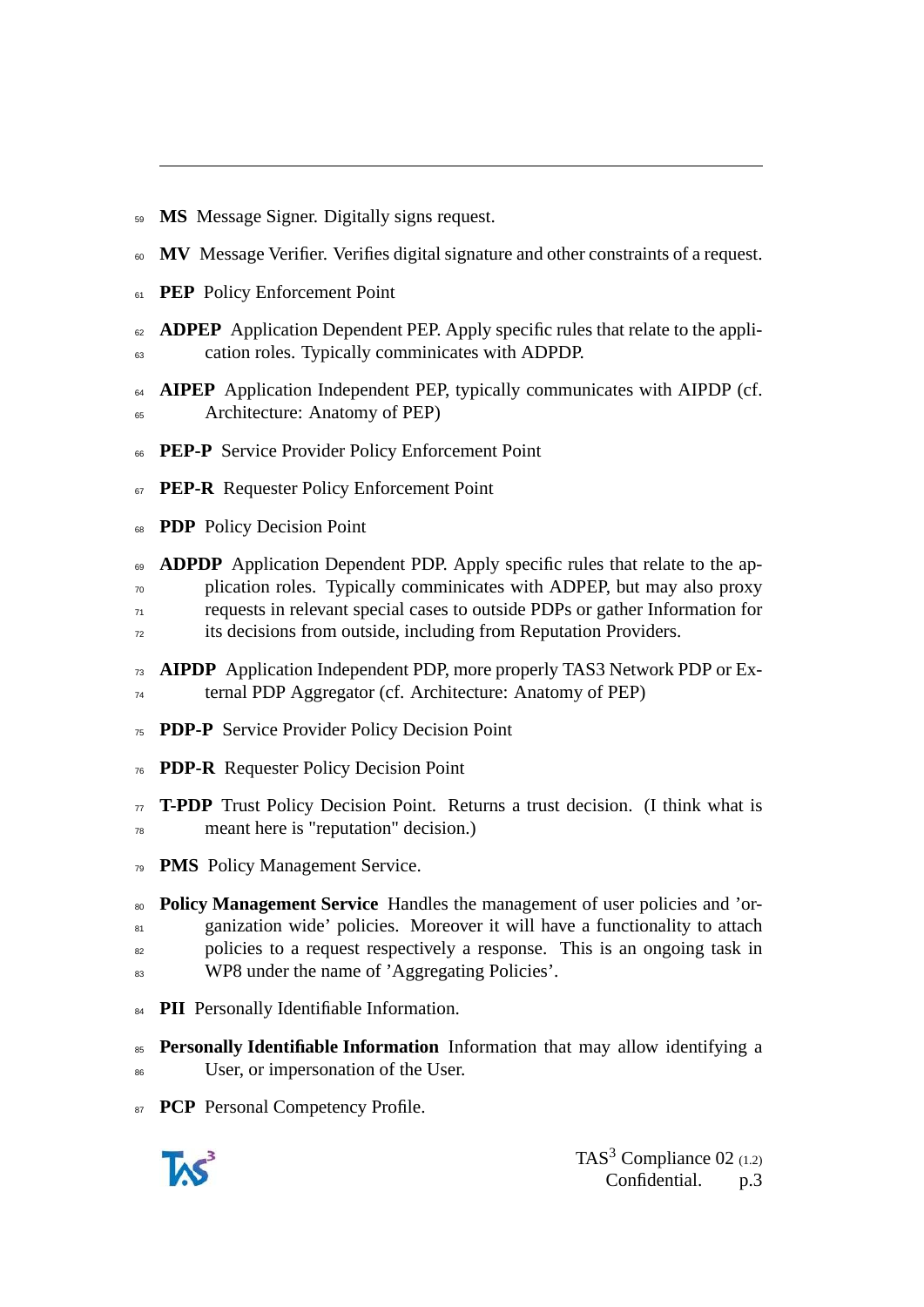**Principal** Liberty and SAML terminology meaning User.

- **PUPPET** Pick UP Performance Evaluation Test-bed. It is an approach for the automatic generation of test-beds to empirically evaluate the QoS charac- teristics of a Web Service under development. Specifically, the generation exploits the information about the coordinating scenario, the service de-
- s scription (WSDL) and the specification of the agreed QoS properties.
- **QoS** Quality Of Service
- **IDL** Interface Description Language. For example within the standards of the family WS\*, WSDL is an IDL.
- **RS** Response Signer. Digitally signs request.
- **RV** Response Verifier. Verifies digital signature and other constraints of a re-99 sponse.
- **Security Officer** A job function or role at Trust Guarantor. Similar function, with the same name, may also exist at Trusted Third Parties, and Service Providers. Security Officer's job is to on continuing basis verify and vali- date that the members of a Trust Network adhere to the rules. To do this Security Officer usually operates and monitors automated auditing and sys- tems monitorin tools. If discrepancies are found, or complaints are reported, the Security Officer will investigate manually in more detail. Security Offi- cer also participates in approving new members to the network and in taking disciplinary action, such as removal from the network, against the offenders.
- **SOA** Service Oriented Architecture.
- **Service Oriented Architecture** A conglomeration of web services, or in a bri-111 ader sense any kind of services. SOA paradigm attempts to abstract the 112 services so that they are reusable components that can be composed in dif- ferent arrangements at will. Parallel to the orchestration, there is identity propagation infrastructure and authorization infrstructure, which in its turn relies on trust infrastructure. Real life SOAs are mucl less generic and re-composing the components in any reliable way remains a dream.
- **SP** Service Provider.
- 118 **Service Provider** An entity that provides a service. In TAS<sup>3</sup> context the service is foreseen to be provided over a network, usually the Internet.
- **SPPE** Service Provider Process Engine. Controlling logic of the Service Provider.



TAS<sup>3</sup> Compliance 02  $(1.2)$ Confidential. p.4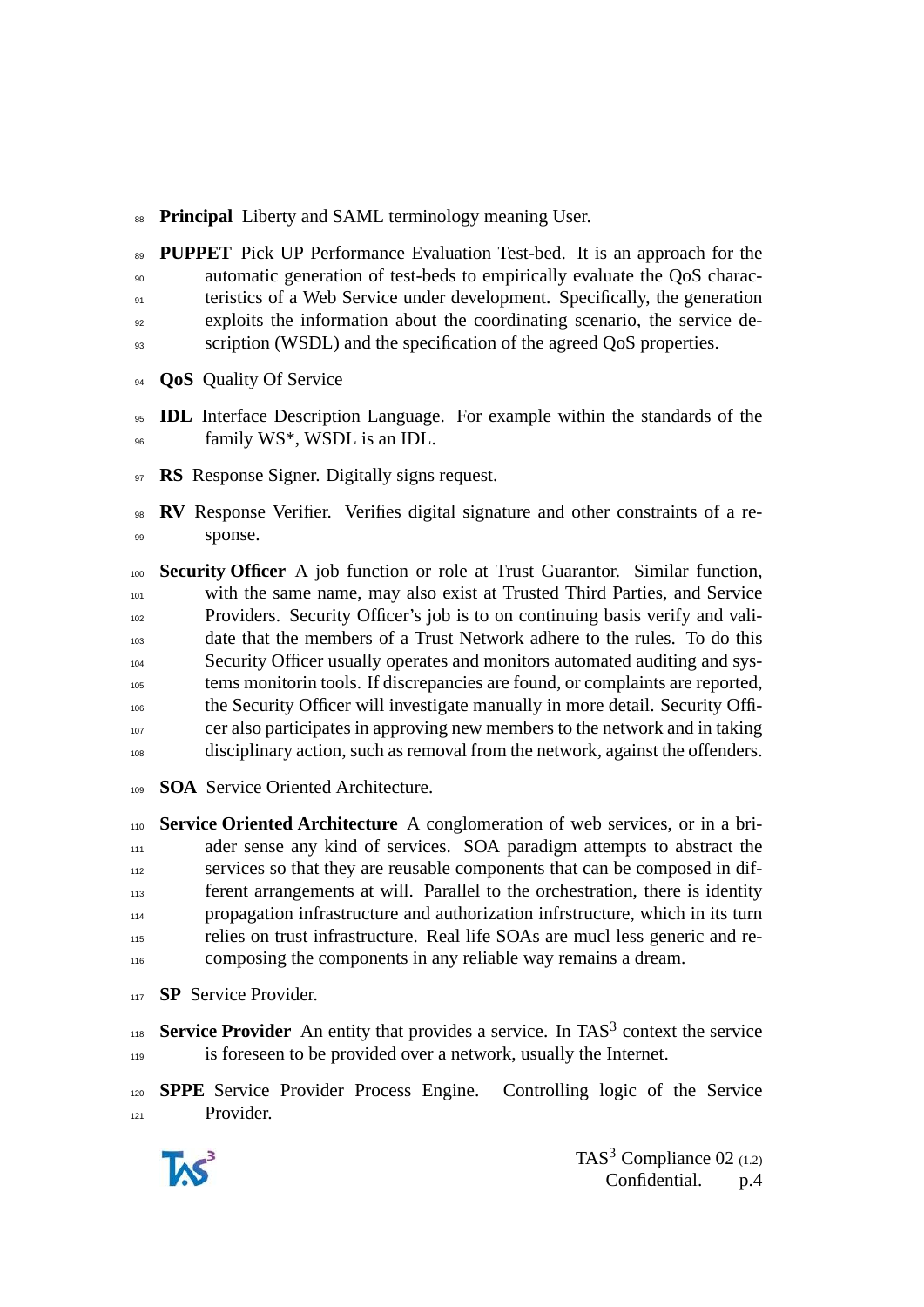**SRPE** Service Requester Process Engine. Controlling logic of the Client.

**SSO** Single Sign-On

**SLO** Single Logout (the logical complement of SSO)

 **Structural trust rules** can be simple trust statements as Provider X is trusted to supply Job Vacancies and the combinations trust relations for exam-<sup>127</sup> ple when the party trusted to issue credentials is itself determined by trust rules; Provider X is trusted to supply Job Vacancies if a trusted Accredi- tation agency certifies them. An Accreditation agency is trusted to certify Providers if it is registered at a national registry and has a good reputation, etc.

**TAXI** Testing by Automatically generated XML Instances. A tool by CNR that generates XML instances from an XML Schema automatically. The methodology is largely inspired by the Category Partition testing technique.

 **Trust Information Collector** a point which gathers feedback information needed to calculate reputations (see also WP02 D2.1 deliverable).

 $TAS3$  See TAS<sup>3</sup>. This is just an alternate spelling.

<sup>138</sup> TAS<sup>3</sup> EU FP7 Project.

**TAS<sup>3</sup> Trust Network** A trust network that adheres to the TAS<sup>3</sup> rules, as specified in [\[TAS3ARCH\]](#page-6-1), [\[TAS3PROTO\]](#page-6-2), and [\[TAS3COMPLIANCE\]](#page-6-3). N.B. that such network need not be operated or governed by  $TAS<sup>3</sup>$  consortium. Any  $_{142}$  TO can set up a TAS<sup>3</sup> Trust Network by simply satisfying the requirements.

 **Trust Ecosystem** The users, members, suppliers, and stake holders of a Trust Network.

**TN** Trust Network.

 **Trust Network** An online business environment where parties can interact with each other securely. While the network does not warrant hones behaviour of the members in the network, it does ensure that everybody adheres to some basic principles especially in nonrepudiation, data security, communuca- tions security, and IT security. Thus a Trust Network promotes trust be-tween its members.

**TPN** Trust and Privacy Negotiator.

**TO** Trust Operator, now renamed as Trust Guarantor (TG).



TAS<sup>3</sup> Compliance 02  $(1.2)$ Confidential. p.5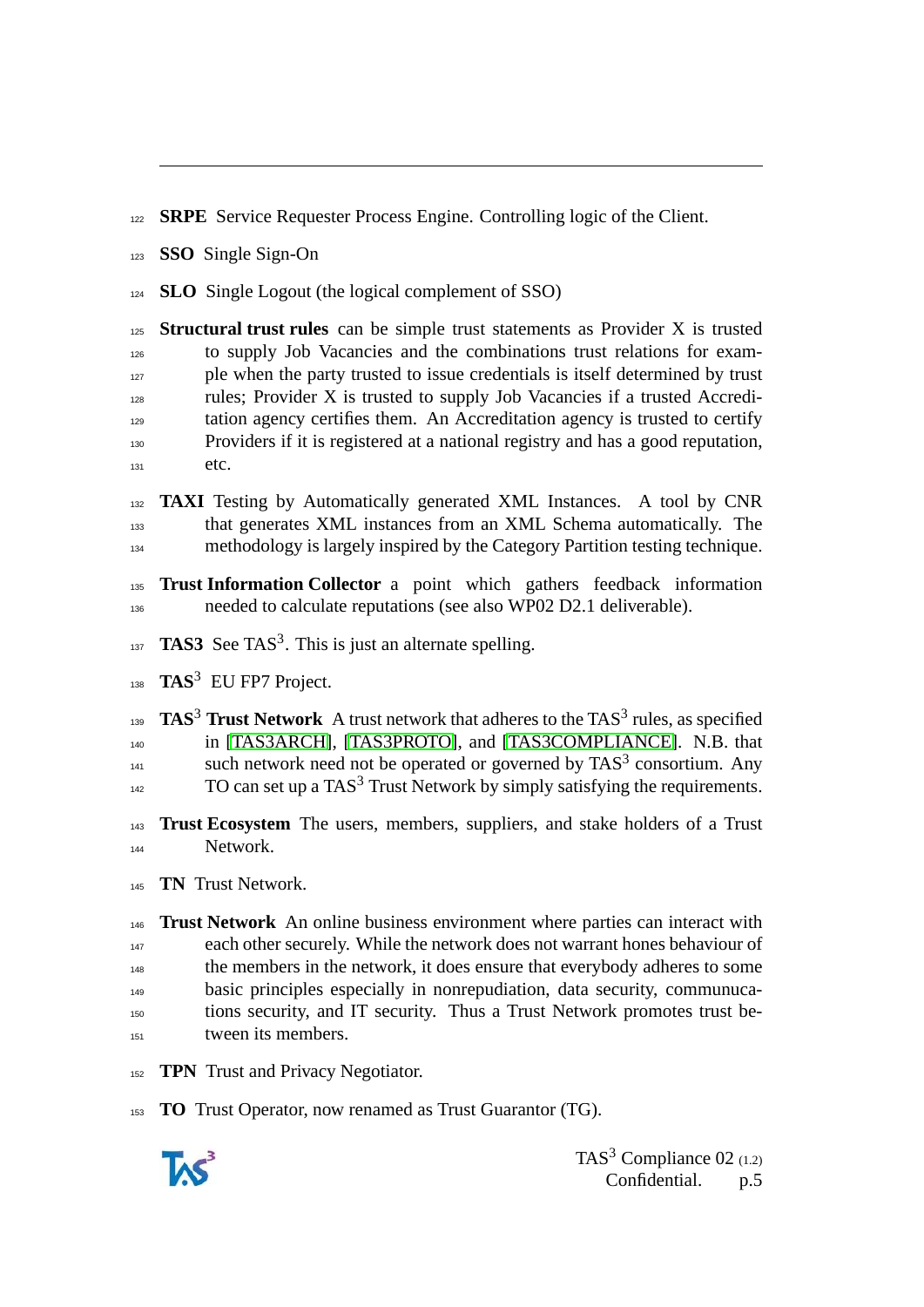**Trust Operator** See TG.

- **TLG** Top Level Guarantor. Formerly Trust Operator, TO, now TG.
- **TG** Trust Guarantor (formerly Trust Operator, TO, or Top Level Guarantor,  $TLG$ ).
- **Trust Guarantor** Governing entity of a Trust Network. The top level Trusted Third Party that administers the Trust Network.
- **TTP** Trusted Third Party.
- **Trusted Third Party** An entity that is technically trusted by the infrastructure to assure correctness of some transaction or relationship. TTP is generally subordinate to Trust Operator, the latter being responsible for the overall oversight..
- **TLG** Top Level Guarantor. Synonymous with TO. See [\[TAS3BIZ\]](#page-6-4).

 **TTL** Time-To-Live. Parameter that indicates how long a cache entry is valid. Generally a cache entry will not be refetched until TTL expires. This con-cept is especially used by the DNS.

- **T&S** Trust and Security.
- **User** Human that uses the Trust Network. In Liberty and SAML contexts User is synonymous with Principal.
- **CoT** Circle of Trust
- **Disco** Service discovery, sometimes specifically identity enabled service discov- ery such as Liberty ID-WSF Discovery Service. Discovery service corre-sponds to one of the bulletin boards in Danny's "snake" diagram.
- **DB** Dashboard, a web GUI for viewing audit records, work flow status, and/or 177 viewing and manipulating privacy settings and permissions.
- **FE** Frontend, here means web site, i.e. SP
- **WS** Web Service, SOAP based machine to machine communication. Sometimes specifically Identity enabled web service, e.g. Liberty ID-WSF based WS.
- **WSC** Web Service Client, aka Service Requester
- **WSP** Web Services Provider

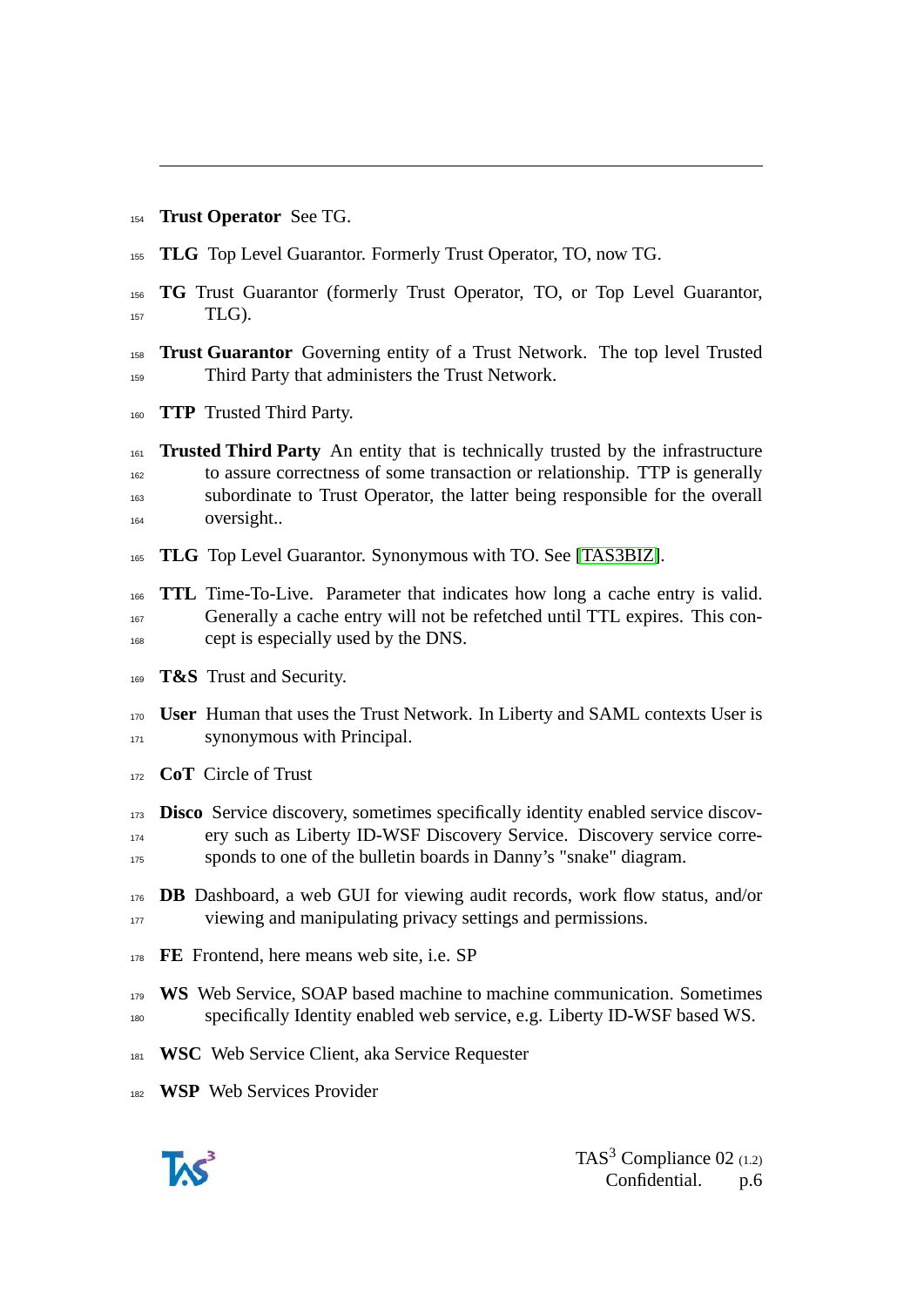## **2 Future Work**

- Ontology harmonization
- Maintain this glossary on some formal notation, to facilitate ontology work

## **References**

<span id="page-6-4"></span><span id="page-6-2"></span><span id="page-6-1"></span> [TAS3DESIGNREQ] Gilles Montagnon (SAP), ed.: "Design Require- ments", TAS3 Consortium, 20081221. Document: TAS3\_D1p4\_Design\_Requirements\_1\_V2p0.pdf [TAS3DESIGNRAR] David Chadwick (Kent), ed.: "Requirements Asses- ment Report", TAS3 Consortium, 20090102. Document: TAS3\_D1p2\_Requirements\_Assesment\_Report\_1\_V1p0.pdf [TAS3BIZ] Sampo Kellomäki (EIfEL), ed.: "TAS3 Business Model", TAS3 Consortium, 2009. Document: draft-sampo-tas3-biz-model- 2009-v03.pdf [TAS3THREAT] Sampo Kellomäki (EIfEL), ed.: "TAS3 Threat Analysis", TAS3 Consortium, 2009. Document: tas3-threats-vXX.pdf [TAS3ARCH] Sampo Kellomäki (EIfEL), ed.: "TAS3 Architecture", TAS3 Consortium, 2009. Document: tas3-arch-vXX.pdf [TAS3PROTO] Sampo Kellomäki (EIfEL), ed.: "TAS3 Protocols and Concrete Architecture", TAS3 Consortium, 2009. Document: tas3-proto- vXX.pdf [TAS3COMPLIANCE] Sampo Kellomäki (EIfEL), ed.: "TAS3 Compliance Requirements", TAS3 Consortium, 2009. Document: tas3- compliance-vXX.pdf [TAS3GLOS] Sampo Kellomäki (EIfEL), ed.: "TAS3 Gloassary", TAS3 Con- sortium, 2009. Document: tas3-glossary-vXX.pdf [TAS3CONSOAGMT] "TAS3 Consortium Agreement", TAS3 Consortium, 2008. (Not publicly available.) [IAF] Liberty Alliance: "Identity Assurance Framework" [IGF] Liberty Alliance: "Identity Governance Framework"

<span id="page-6-3"></span><span id="page-6-0"></span>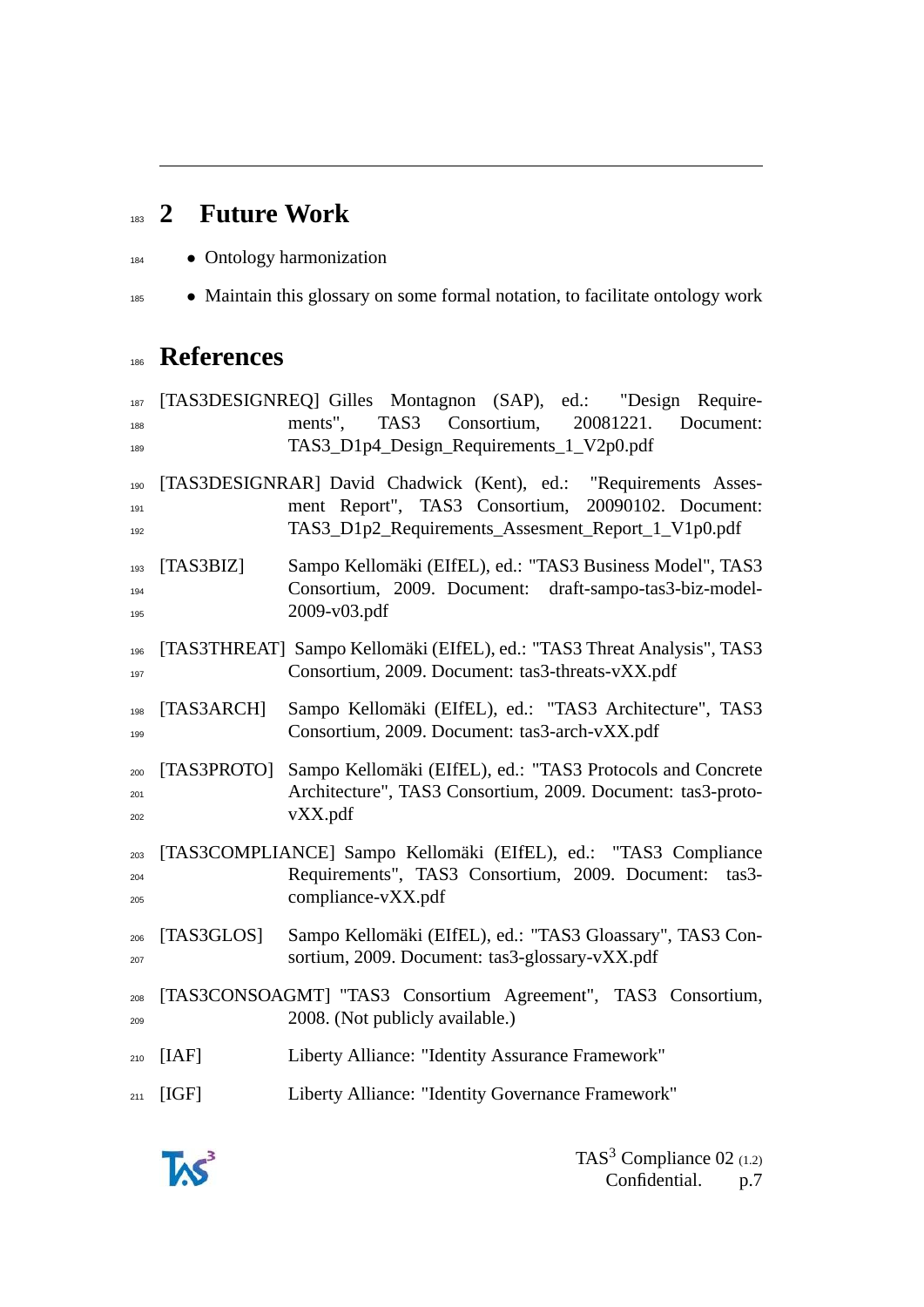| 212               |              | [SAML11core] SAML 1.1 Core, OASIS, 2003                                                                                                                                       |
|-------------------|--------------|-------------------------------------------------------------------------------------------------------------------------------------------------------------------------------|
| 213<br>214<br>215 |              | [SAML11bind] "Bindings and Profiles for the OASIS Security Assertion<br>Markup Language (SAML) V1.1", Oasis Standard, 2.9.2003,<br>oasis-sstc-saml-bindings-1.1               |
| 216               | [IDFF12]     | http://www.projectliberty.org/resources/specifications.php                                                                                                                    |
| 217<br>218<br>219 | [IDFF12meta] | Peted Davis, Ed., "Liberty Metadata Description and Discov-<br>ery Specification", version 1.1, Liberty Alliance Project, 2004.<br>$(liberty-metalata-v1.1.pdf)$              |
| 220<br>221<br>222 | [SAML2core]  | "Assertions and Protocols for the OASIS Security Assertion<br>Markup Language (SAML) V2.0", Oasis Standard, 15.3.2005,<br>saml-core-2.0-os                                    |
| 223<br>224        | [SAML2prof]  | "Profiles for the OASIS Security Assertion Markup Language<br>(SAML) V2.0", Oasis Standard, 15.3.2005, saml-profiles-2.0-os                                                   |
| 225<br>226<br>227 | [SAML2bind]  | "Bindings for the OASIS Security Assertion Markup Language<br>(SAML) V2.0", Oasis Standard, 15.3.2005, saml-bindings-2.0-<br>OS                                               |
| 228<br>229<br>230 |              | [SAML2context] "Authentication Context for the OASIS Security Assertion<br>Markup Language (SAML) V2.0", Oasis Standard, 15.3.2005,<br>saml-authn-context-2.0-os              |
| 231<br>232<br>233 | [SAML2meta]  | Cantor, Moreh, Phipott, Maler, eds., "Metadata for the OA-<br>SIS Security Assertion Markup Language (SAML) V2.0", Oasis<br>Standard, 15.3.2005, saml-metadata-2.0-os         |
| 234<br>235<br>236 |              | [SAML2security] "Security and Privacy Considerations for the OASIS Security<br>Assertion Markup Language (SAML) V2.0", Oasis Standard,<br>15.3.2005, saml-sec-consider-2.0-os |
| 237<br>238<br>239 | [SAML2conf]  | "Conformance Requirements for the OASIS Security Assertion<br>Markup Language (SAML) V2.0", Oasis Standard, 15.3.2005,<br>saml-conformance-2.0-os                             |
| 240<br>241<br>242 |              | [SAML2glossary] "Glossary for the OASIS Security Assertion Markup Lan-<br>guage (SAML) V2.0", Oasis Standard, 15.3.2005, saml-<br>glossary-2.0-os                             |

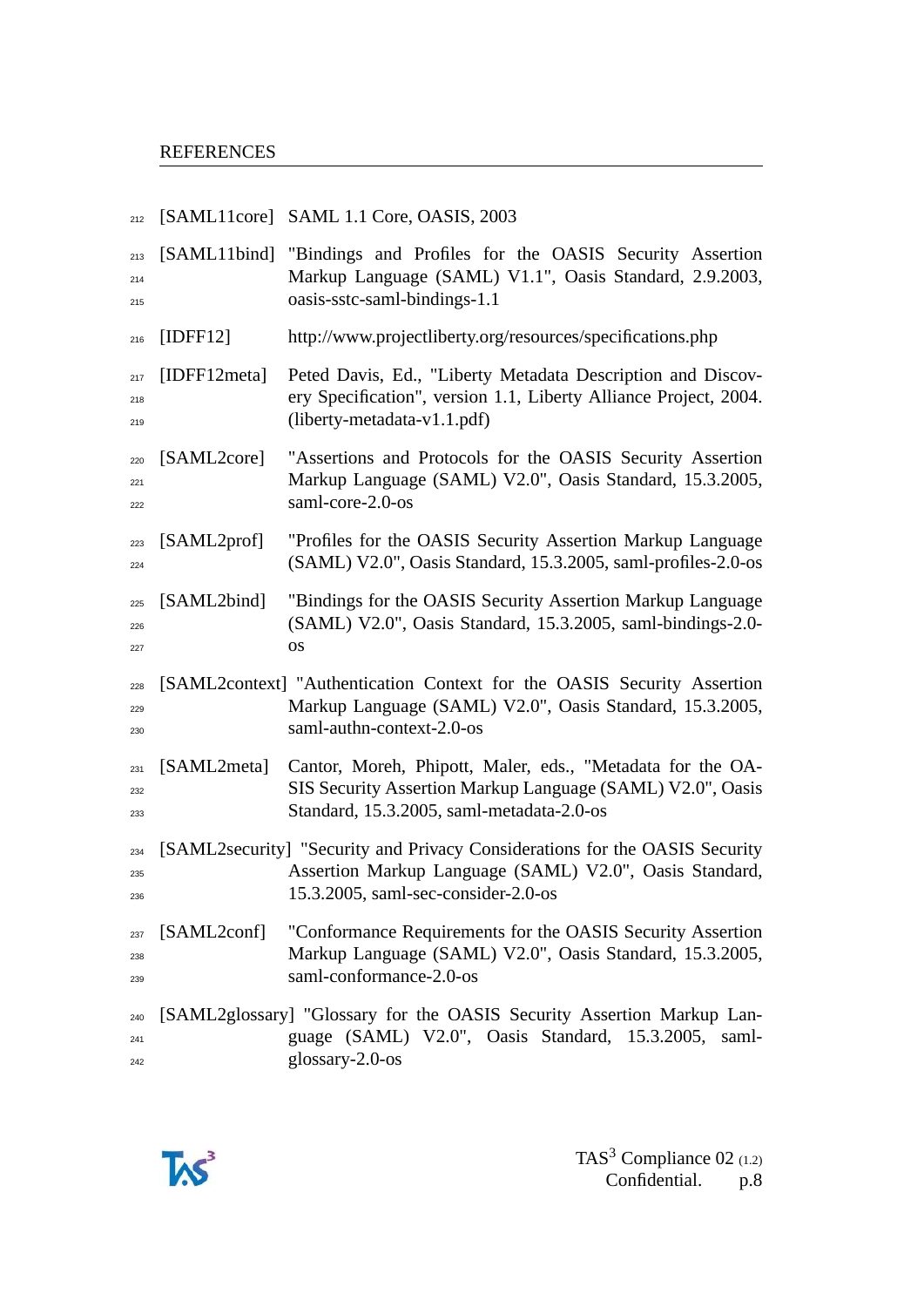| 243<br>244<br>245<br>246 | $[XML-C14N]$             | <b>XML</b>       | Canonicalization<br>http://www.w3.org/TR/2001/REC-xml-c14n-20010315;<br>Boyer: "Canonical XML Version 1.0", W3C Recommendation,<br>15.3.2001, http://www.w3.org/TR/xml-c14n, RFC3076 | (non-exclusive),<br>J. |
|--------------------------|--------------------------|------------------|--------------------------------------------------------------------------------------------------------------------------------------------------------------------------------------|------------------------|
| 247<br>248               | [XML-EXC-C14N] Exclusive |                  | XML<br>http://www.w3.org/TR/xml-exc-c14n/                                                                                                                                            | Canonicalization,      |
| 249                      | [Shibboleth]             |                  | http://shibboleth.internet2.edu/shibboleth-documents.html                                                                                                                            |                        |
| 250<br>251               | [XMLENC]                 |                  | "XML Encryption Syntax and Processing", W3C Recommenda-<br>tion, 10.12.2002, http://www.w3.org/TR/xmlenc-core                                                                        |                        |
| 252<br>253               | [XMLDSIG]                |                  | "XML-Signature Syntax and Processing", W3C Recommenda-<br>tion, 12.2.2002, http://www.w3.org/TR/xmldsig-core, RFC3275                                                                |                        |
| 254                      | [ $Disco2$ ]             |                  | Liberty ID-WSF Discovery service 2.0                                                                                                                                                 |                        |
| 255<br>256               | [ $Discount2$ ]          | v1.2.pdf         | Liberty ID-WSF Discovery service 1.1 (liberty-idwsf-disco-svc-                                                                                                                       |                        |
| 257                      | [SecMech2]               |                  | Liberty ID-WSF 2.0 Security Mechanisms                                                                                                                                               |                        |
| 258                      |                          |                  | [SOAPAuthn2] Liberty ID-WSF 2.0 Authentication Service                                                                                                                               |                        |
| 259<br>260               |                          | all aspects      | [SOAPBinding2] Liberty ID-WSF 2.0 framework document that pulls together                                                                                                             |                        |
| 261                      | $[$ DST21]               |                  | Liberty Data Services Template 2.1                                                                                                                                                   |                        |
| 262                      | $[$ DST20]               | Liberty DST v2.0 |                                                                                                                                                                                      |                        |
| 263                      | [DST11]                  | Liberty DST v1.1 |                                                                                                                                                                                      |                        |
| 264                      | [IDDAP]                  |                  | Liberty Identity based Directory Access Protocol                                                                                                                                     |                        |
| 265                      | [IDPP]                   |                  | Liberty Personal Profile specification.                                                                                                                                              |                        |
| 266                      | [Interact11]             |                  | Liberty ID-WSF Interaction Service protocol 1.1                                                                                                                                      |                        |
| 267                      | [FF12]                   |                  | Liberty ID Federation Framework 1.2, Protocols and Schemas                                                                                                                           |                        |
| 268                      | [SUBS2]                  |                  | Liberty Subscriptions and Notifications specification                                                                                                                                |                        |
| 269                      | [CardSpace]              |                  | InfoCard protocol (aka CardSpace) from Microsoft                                                                                                                                     |                        |

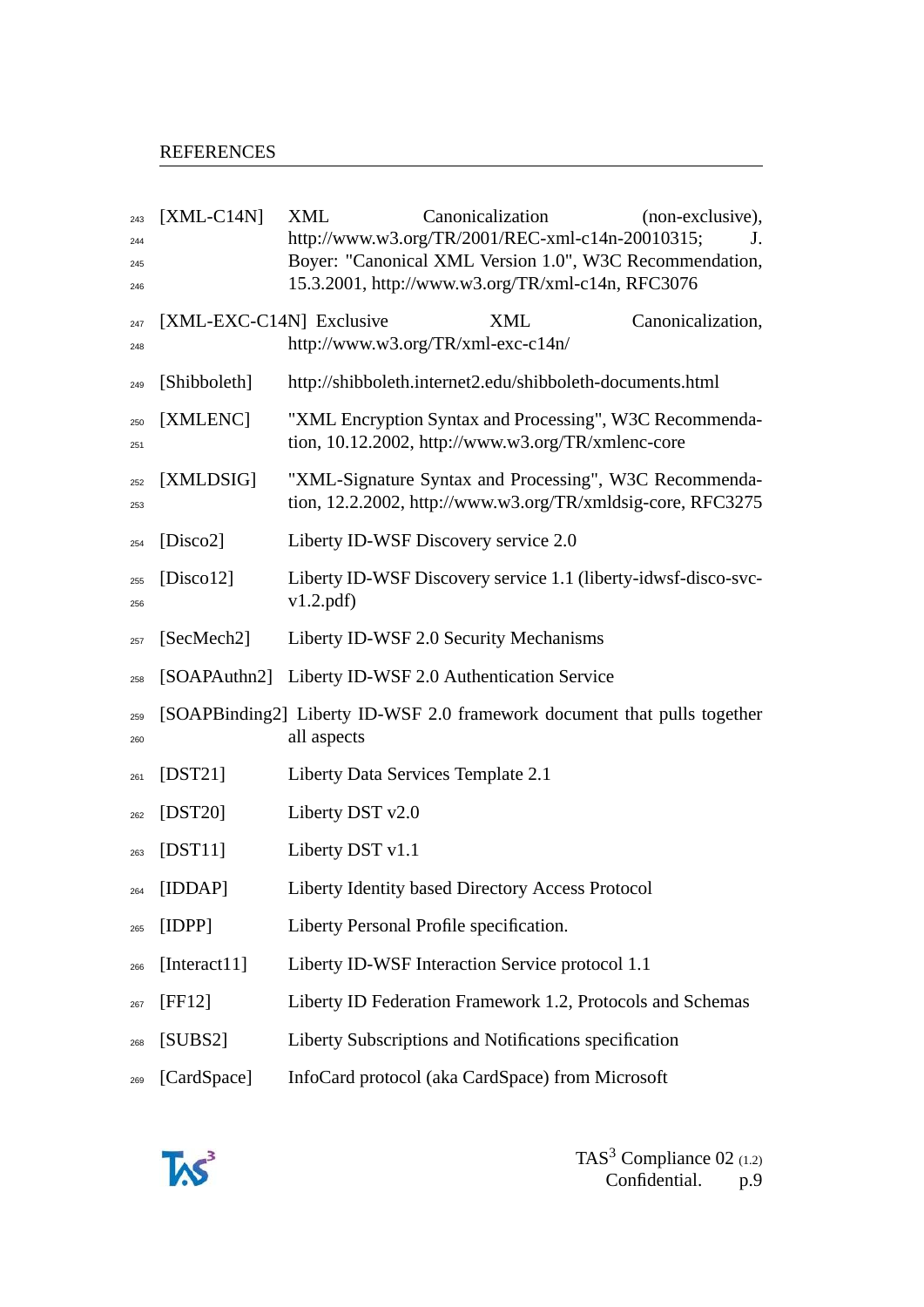## **REFERENCES**

| 270<br>271<br>272 | $[Schemal-2]$                          | Henry S. Thompson et al. (eds): XML Schema Part 1:<br>Structures, 2nd Ed., WSC Recommendation, 28. Oct. 2004,<br>http://www.w3.org/2002/XMLSchema                            |  |  |
|-------------------|----------------------------------------|------------------------------------------------------------------------------------------------------------------------------------------------------------------------------|--|--|
| 273               | [XML]                                  | http://www.w3.org/TR/REC-xml                                                                                                                                                 |  |  |
| 274<br>275        | [RFC1950]                              | P. Deutcsh, J-L. Gailly: "ZLIB Compressed Data Format Speci-<br>fication version 3.3", Aladdin Enterprises, Info-ZIP, May 1996                                               |  |  |
| 276<br>277        | [RFC1951]                              | P. Deutcsh: "DEFLATE Compressed Data Format Specification<br>version 1.3", Aladdin Enterprises, May 1996                                                                     |  |  |
| 278<br>279        | [RFC1952]                              | P. Deutcsh: "GZIP file format specification version 4.3", Aladdin<br>Enterprises, May 1996                                                                                   |  |  |
| 280               | $[RFC2246]$                            | TLS <sub>v1</sub>                                                                                                                                                            |  |  |
| 281               | [RFC2251]                              | <b>LDAP</b>                                                                                                                                                                  |  |  |
| 282<br>283        | [RFC3548]                              | S. Josefsson, ed.: "The Base16, Base32, and Base64 Data En-<br>codings", July 2003. (Section 4 describes Safebase64)                                                         |  |  |
| 284<br>285        | [RFC2119]                              | S. Bradner, ed.: "Key words for use in RFCs to Indicate Require-<br>ment Levels", Harvard University, 1997.                                                                  |  |  |
| 286<br>287<br>288 | [MS-MWBF]                              | $Sign$ - $On$<br>Microsoft<br>Web<br><b>Browser</b><br>Federated<br>Protocol<br>Specification,<br>20080207,<br>http://msdn2.microsoft.com/en-<br>$us/library/cc236471.$ aspx |  |  |
| 289               | [RM-ODP]                               | http://en.wikipedia.org/wiki/RM-ODP                                                                                                                                          |  |  |
| 290               | <b>Revision History</b>                |                                                                                                                                                                              |  |  |
| 291               | 02 24.3.2009 Sampo                     |                                                                                                                                                                              |  |  |
| 292               | • Handoever to Quentin                 |                                                                                                                                                                              |  |  |
| 293               | 01 14.3.2009 Sampo (sampo@symlabs.com) |                                                                                                                                                                              |  |  |
| 294               | • First draft out of blue              |                                                                                                                                                                              |  |  |
| 295               |                                        | Document ID draft-tas3-glossary-v02.pdf                                                                                                                                      |  |  |
| 296<br>297        | (1.2)                                  | Repository path repo.tas3.eu:/var/lib/tas3repo/arch/tas3-glossary.pd                                                                                                         |  |  |